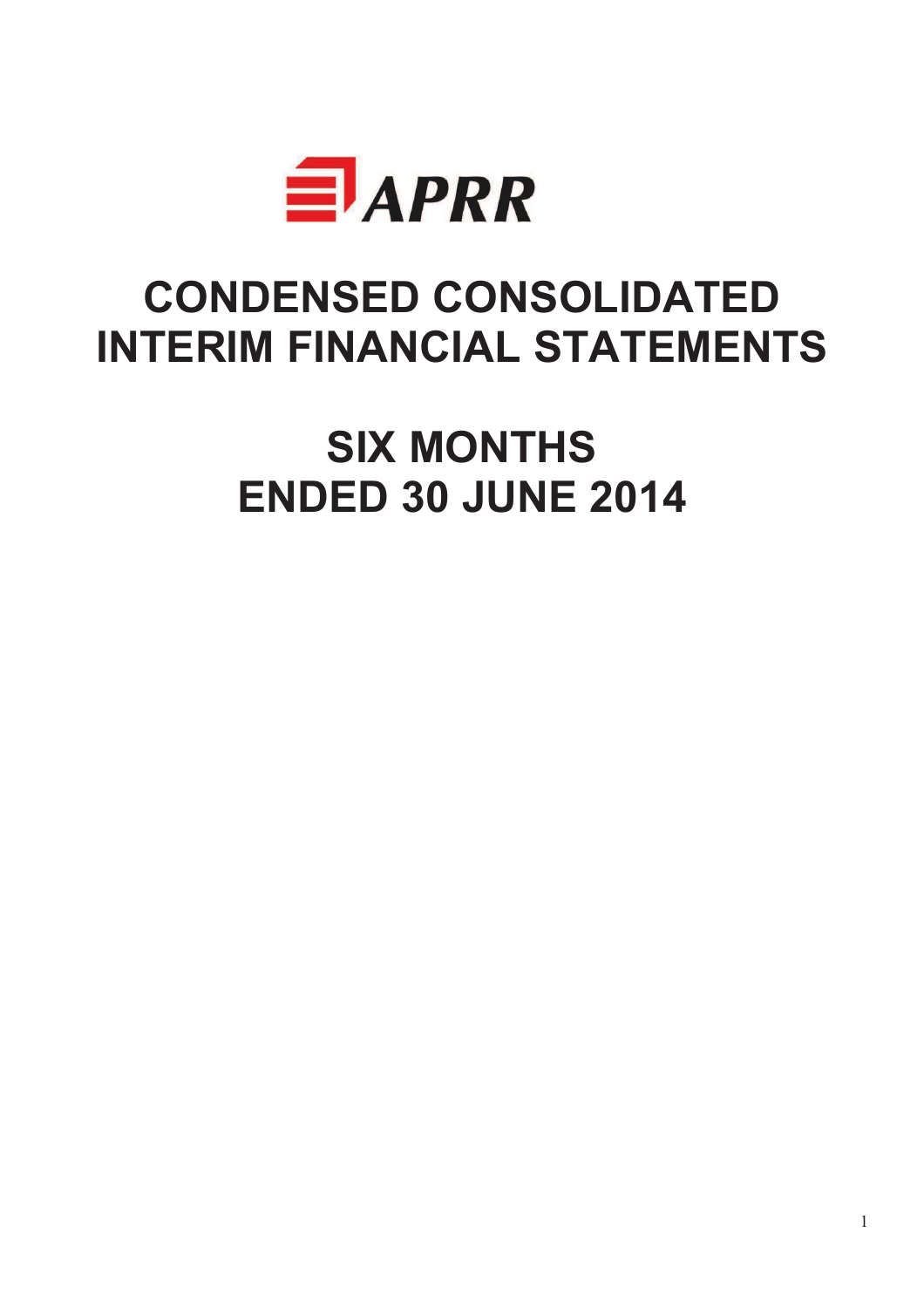### **CONTENTS**

#### **FINANCIAL STATEMENTS**

- 1. Condensed consolidated statement of financial position
- 2. Condensed consolidated income statement and statement of comprehensive income
- 3. Condensed consolidated statement of changes in equity
- 4. Condensed consolidated statement of cash flows

#### NOTES TO THE CONSOLIDATED FINANCIAL STATEMENTS

- I. Accounting policies
	- Note 1.1 Reporting entity
	- Note 1.2 Statement of compliance
	- Note 1.3 Accounting policies and methods applied in the condensed interim financial statements and applicable standards
	- Note 1.4 Consolidation scope
	- Note 1.5 Methods used in the preparation of the interim financial statements and the effect of seasonal fluctuations
- II. Notes to the financial statements
	- Note 2.1 Net non-current assets
	- Note 2.2 Information about financial assets and liabilities
	- Note 2.3 Provisions
	- Note 2.4 Off-balance sheet commitments
	- Note 2.5 Related parties
	- Note 2.6 Significant events during the six-month period
	- Note 2.7 Events after the balance sheet date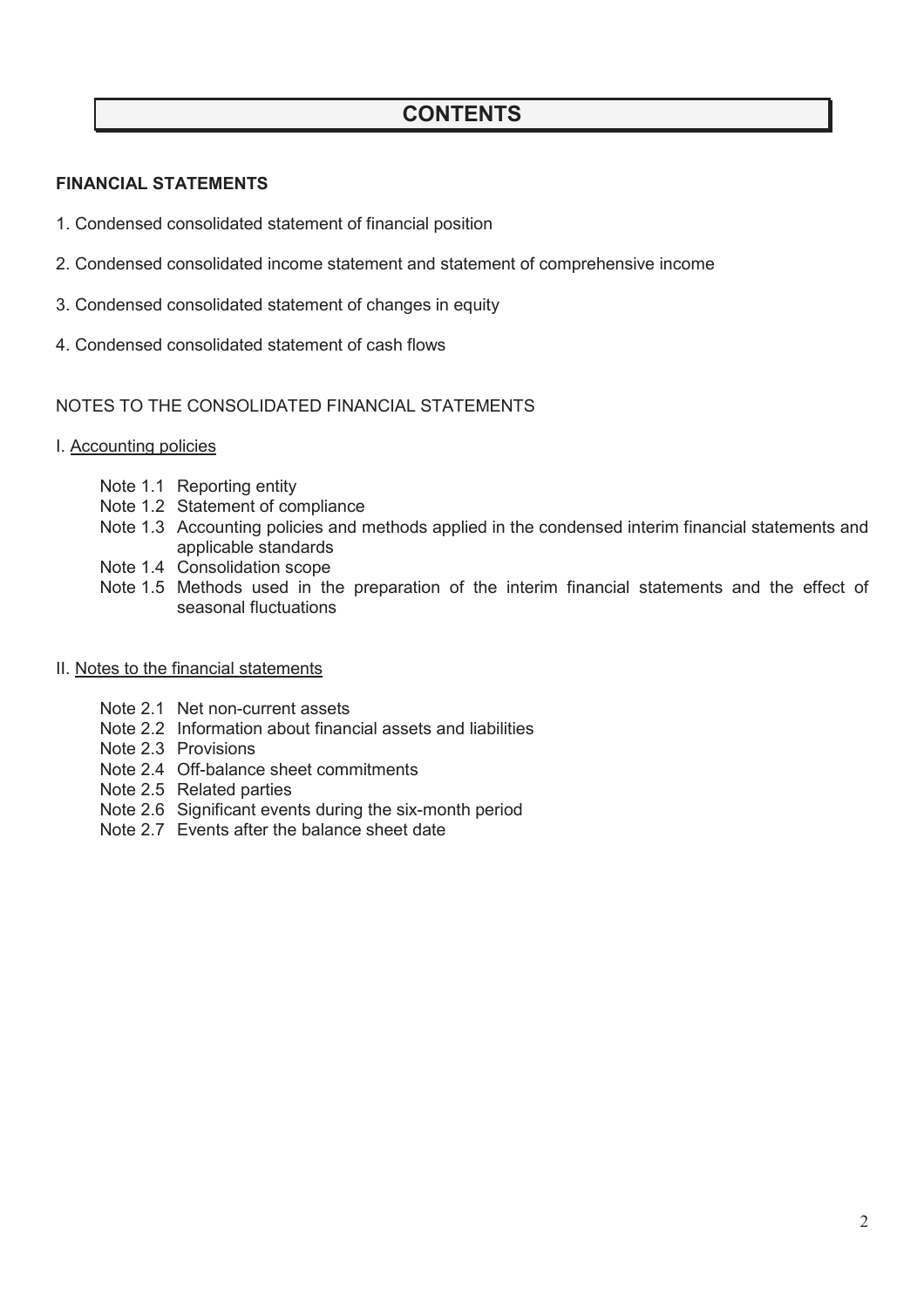# **1. Condensed consolidated statement of financial position**

|                                            | 30 June | 31 December |
|--------------------------------------------|---------|-------------|
| (€ million)                                | 2014    | 2013        |
| <b>Non-current assets</b>                  |         |             |
| Property, plant and equipment              | 149.0   | 158.7       |
| Intangible assets arising from concessions | 6,855.0 | 6,917.5     |
| Other intangible assets                    | 43.5    | 41.7        |
| Investments in associates                  | 4.3     | 5.8         |
| Other non-current financial assets         | 90.5    | 85.5        |
| Other non-current assets                   | 0.0     | 0.0         |
| Total non-current assets                   | 7,142.3 | 7,209.2     |
| <b>Current assets</b>                      |         |             |
| Inventories                                | 8.6     | 9.3         |
| Trade and other receivables                | 116.3   | 126.1       |
| Current tax assets                         | 16.7    | 0.0         |
| Other current assets                       | 167.6   | 207.1       |
| Cash and cash equivalents                  | 1,065.6 | 523.3       |
| Total current assets                       | 1,374.6 | 865.7       |
| <b>Total assets</b>                        | 8.517.0 | 8.074.9     |

|                                                   | 30 June | <b>31 December</b> |
|---------------------------------------------------|---------|--------------------|
| (€ million)                                       | 2014    | 2013               |
| <b>Capital and reserves</b>                       |         |                    |
| Share capital                                     | 33.9    | 33.9               |
| Consolidated reserves                             | (316.9) | (524.8)            |
| Profit for the period                             | 217.1   | 442.2              |
| Share of equity attributable to the owners of the |         |                    |
| company                                           | (65.8)  | (48.7)             |
| Non-controlling interests                         | 0.1     | 0.1                |
| Total equity                                      | (65.7)  | (48.6)             |
| <b>Non-current liabilities</b>                    |         |                    |
| <b>Borrowings</b>                                 | 6,218.0 | 6,079.1            |
| Deferred tax liabilities                          | 58.8    | 58.3               |
| Provisions                                        | 259.3   | 253.4              |
| Other non-current liabilities                     | 56.1    | 52.3               |
| Total non-current liabilities                     | 6,592.2 | 6,443.0            |
| <b>Current liabilities</b>                        |         |                    |
| Trade and other payables                          | 106.3   | 113.6              |
| Borrowings                                        | 257.8   | 372.1              |
| Non-current borrowings due within one year        | 1,355.3 | 869.1              |
| Current tax liability                             | 0.0     | 49.9               |
| Provisions                                        | 43.0    | 44.3               |
| Other current liabilities                         | 228.1   | 231.5              |
| <b>Current liabilities</b>                        | 1,990.5 | 1,680.6            |
| Total equity and liabilities                      | 8,517.0 | 8,074.9            |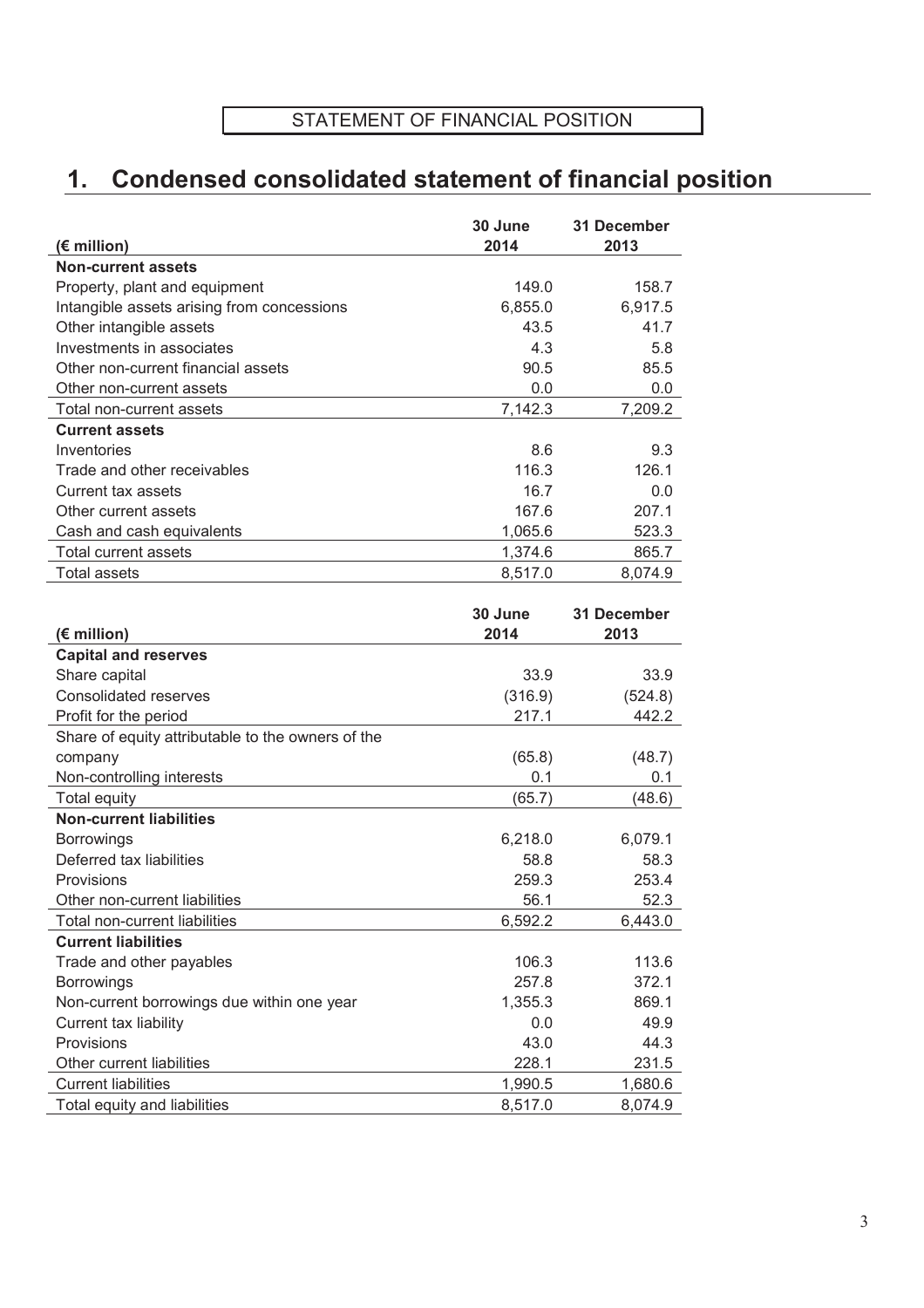# **2. Condensed consolidated income statement and statement of comprehensive income**

| Six months ended 30 June<br>(€ million)                                     | 2014             | 2013             |
|-----------------------------------------------------------------------------|------------------|------------------|
| Revenue                                                                     | 1,139.0          | 1,113.0          |
| Of which:                                                                   |                  |                  |
| - revenue from the operation of infrastructures                             | 1,029.0          | 1,001.4          |
| - revenue from the construction of infrastructures held under concessions   | 110.0            | 111.6            |
| Purchases and external charges                                              | (161.9)          | (174.7)          |
| Employee benefit expenses                                                   | (107.9)          | (109.7)          |
| Taxes (other than income tax)                                               | (139.9)          | (125.4)          |
| Depreciation and amortisation expenses                                      | (199.4)          | (194.0)          |
| Provisions                                                                  | (5.1)            | (9.6)            |
| Other operating income (expenses) from ordinary activities                  | 1.1              | 1.4              |
| Operating profit on ordinary activities                                     | 525.9            | 501.0            |
| Other income (expenses) from operations                                     | 0.0              | 0.0              |
| <b>Operating profit</b>                                                     | 525.9            | 501.0            |
| Income from cash and cash equivalents                                       | 10.9             | 7.9              |
| Finance costs                                                               | (180.8)          | (174.6)          |
| Net finance costs                                                           | (170.0)          | (166.7)          |
| Other financial income (expenses)                                           | (7.9)            | 8.0              |
| Share of profit of associates                                               | (1.1)            |                  |
|                                                                             |                  | (2.3)            |
| Income tax expense                                                          | (129.7)<br>217.2 | (125.2)<br>214.8 |
| Profit for the period from continuing operations                            |                  |                  |
| Profit for the period                                                       | 217.2            | 214.8            |
| Attributable to:                                                            |                  |                  |
| - Owners of the company                                                     | 217.1            | 214.7            |
| - Non-controlling interests                                                 | 0.1              | 0.1              |
| Earnings per share attributable to the owners of the company                |                  |                  |
| - Basic earnings per share (euros)                                          | 1.92             | 1.90             |
| - Diluted earnings per share (euros)                                        | 1.92             | 1.90             |
| Six months ended 30 June                                                    | 2014             | 2013             |
| $(E$ million)                                                               |                  |                  |
| Profit for the period                                                       | 217.2            | 214.8            |
| Items that will not be reclassified to profit or loss                       |                  |                  |
| Actuarial gains and losses on staff benefits                                | (3.0)            |                  |
| Tax on items that will not be reclassified to profit or loss                | 1.0              |                  |
| Share of gains and losses of associates that will not be reclassified to    |                  |                  |
| profit or loss                                                              |                  |                  |
| Items that will not be reclassified to profit or loss                       |                  |                  |
| <b>Translation differences</b>                                              |                  |                  |
| Re-measurement of derivative hedging instruments                            | 12.9             | 14.1             |
| Tax on items that are or may be reclassified subsequently to profit or loss | (4.4)            | (4.9)            |
| Share of gains and losses of associates that are or may be reclassified     |                  |                  |
| subsequently to profit or loss                                              | (0.4)            | 6.0              |
| Total income and expense recognised directly to equity                      | 6.1              | 15.3             |
| Comprehensive income for the half year                                      | 223.3            | 230.1            |
| Attributable to:                                                            |                  |                  |
| - Owners of the company                                                     | 223.2            | 229.9            |
| - Non-controlling interests                                                 | 0.1              | 0.1              |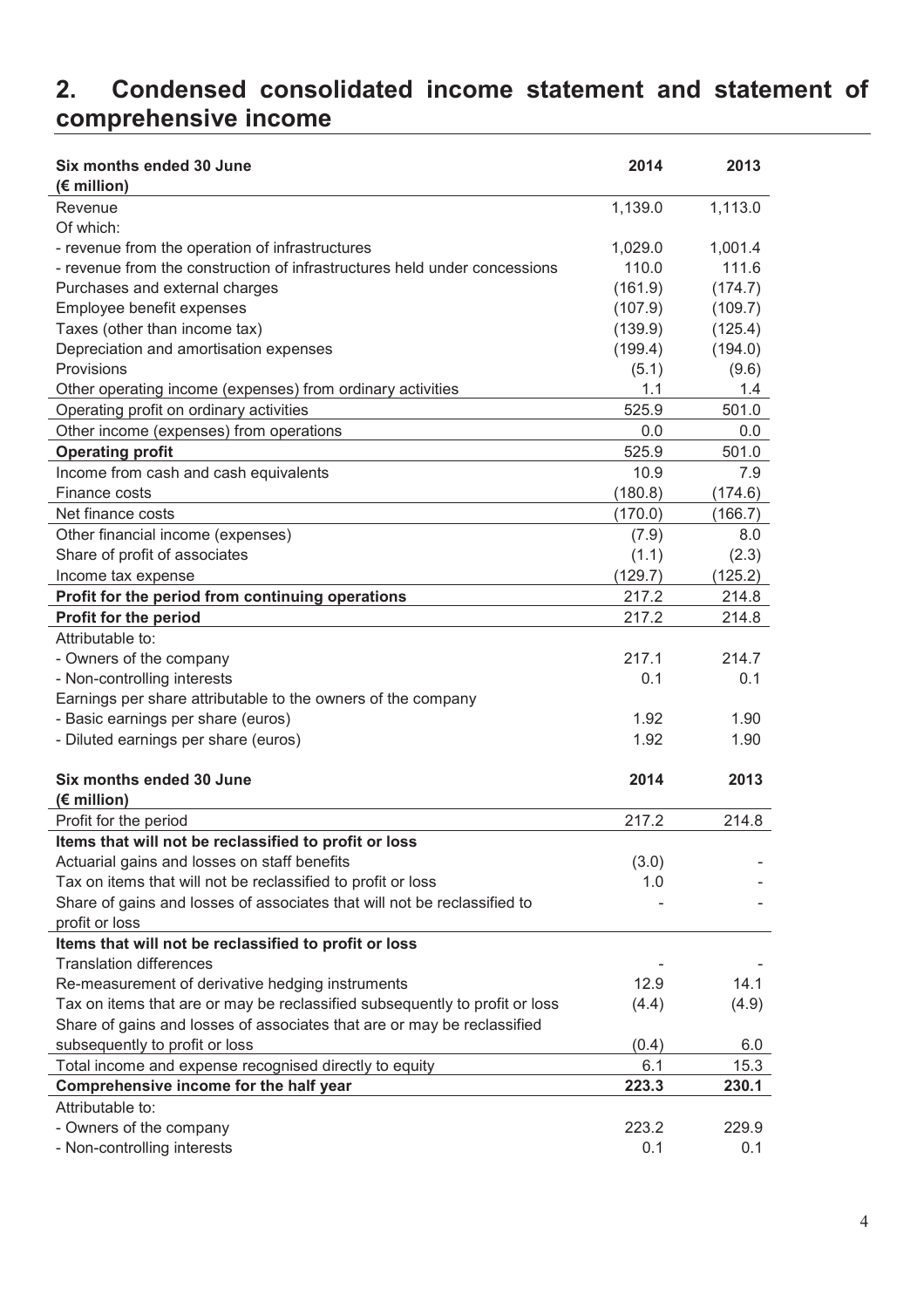### **3. Condensed consolidated statement of changes in equity**

| $(E$ million)          | <b>Share</b>             | <b>Share</b>             | <b>Reserves</b>          | <b>Financial</b>   | <b>Other</b>             | <b>Attributable</b> | Non-                         | <b>Total</b> |
|------------------------|--------------------------|--------------------------|--------------------------|--------------------|--------------------------|---------------------|------------------------------|--------------|
|                        | capital                  | premium                  |                          | <b>instruments</b> |                          | to owners           | controlling                  | equity       |
|                        |                          |                          |                          |                    |                          | of the              | <i>interests</i>             |              |
|                        |                          |                          |                          |                    |                          | company             |                              |              |
| At 1 January 2014      | 33.9                     | 0.3                      | (48.3)                   | (32.2)             | (2.5)                    | (48.7)              | 0.1                          | (48.6)       |
| Share-based payments   | $\overline{\phantom{0}}$ | $\overline{\phantom{0}}$ | 0.2                      |                    | $\overline{\phantom{a}}$ | 0.2                 | $\qquad \qquad \blacksquare$ | 0.2          |
| Dividends paid         | $\overline{\phantom{0}}$ | $\overline{\phantom{a}}$ | (240.8)                  |                    | $\overline{\phantom{a}}$ | (240.8)             | (0.1)                        | (240.9)      |
| Profit for the period  |                          | $\overline{\phantom{0}}$ | 217.1                    |                    |                          | 217.1               | 0.1                          | 217.2        |
| Income and expense     |                          |                          |                          |                    |                          |                     |                              |              |
| recognised directly to |                          |                          |                          |                    |                          |                     |                              |              |
| equity                 |                          |                          | $\overline{\phantom{a}}$ | 8.0                | (2.0)                    | 6.1                 | $\overline{\phantom{a}}$     | 6.1          |
| Total recognised       |                          |                          |                          |                    |                          |                     |                              |              |
| income and expenses    | ٠                        | ۰.                       | 217.1                    | 8.0                | (2.0)                    | 223.2               | 0.1                          | 223.3        |
| Changes in scope and   |                          |                          |                          |                    |                          |                     |                              |              |
| reclassifications      |                          |                          | 0.3                      |                    | $\overline{\phantom{0}}$ | 0.3                 | $\overline{\phantom{a}}$     | 0.3          |
| At 30 June 2014        | 33.9                     | 0.3                      | (71.5)                   | (24.2)             | (4.4)                    | (65.8)              | 0.1                          | (65.7)       |

#### **Condensed statement of changes in equity for the six months ended 30 June 2014**

#### **Condensed statement of changes in equity for the six months ended 30 June 2013**

| $(E$ million)          | <b>Share</b>                 | <b>Share</b>             | <b>Reserves</b>          | <b>Financial</b>         | Other                    | <b>Attributable</b> | Non-                         | Total   |
|------------------------|------------------------------|--------------------------|--------------------------|--------------------------|--------------------------|---------------------|------------------------------|---------|
|                        | capital                      | premium                  |                          | <b>instruments</b>       |                          | to owners           | controlling                  | equity  |
|                        |                              |                          |                          |                          |                          | of the              | <i>interests</i>             |         |
|                        |                              |                          |                          |                          |                          | company             |                              |         |
| At 1 January 2013      | 33.9                         | 0.3                      | (91.2)                   | (57.5)                   | (3.1)                    | (117.7)             | 0.1                          | (117.6) |
| Share-based payments   | $\overline{\phantom{0}}$     | $\overline{\phantom{0}}$ | $\overline{\phantom{0}}$ | $\overline{\phantom{0}}$ | $\overline{\phantom{a}}$ |                     | $\qquad \qquad \blacksquare$ |         |
| Dividends paid         | $\qquad \qquad \blacksquare$ | $\overline{\phantom{a}}$ | (187.6)                  | -                        | $\overline{\phantom{a}}$ | (187.6)             | (0.1)                        | (187.8) |
| Profit for the period  |                              | $\overline{\phantom{0}}$ | 214.7                    |                          |                          | 214.7               | 0.1                          | 214.8   |
| Income and expense     |                              |                          |                          |                          |                          |                     |                              |         |
| recognised directly to |                              |                          |                          |                          |                          |                     |                              |         |
| equity                 | $\overline{\phantom{0}}$     |                          | $\overline{\phantom{a}}$ | 15.2                     | $\overline{a}$           | 15.2                | $\overline{\phantom{0}}$     | 15.2    |
| Total recognised       |                              |                          |                          |                          |                          |                     |                              |         |
| income and expenses    | $\overline{\phantom{a}}$     | ۰.                       | 214.7                    | 15.2                     | $\overline{\phantom{a}}$ | 230.0               | 0.1                          | 230.1   |
| Changes in scope and   |                              |                          |                          |                          |                          |                     |                              |         |
| reclassifications      |                              | $\overline{\phantom{0}}$ | 0.5                      |                          | $\overline{\phantom{0}}$ | 0.5                 | $\overline{\phantom{0}}$     | 0.5     |
| At 30 June 2013        | 33.9                         | 0.3                      | (63.7)                   | (42.3)                   | (3.1)                    | (74.9)              | 0.1                          | (74.8)  |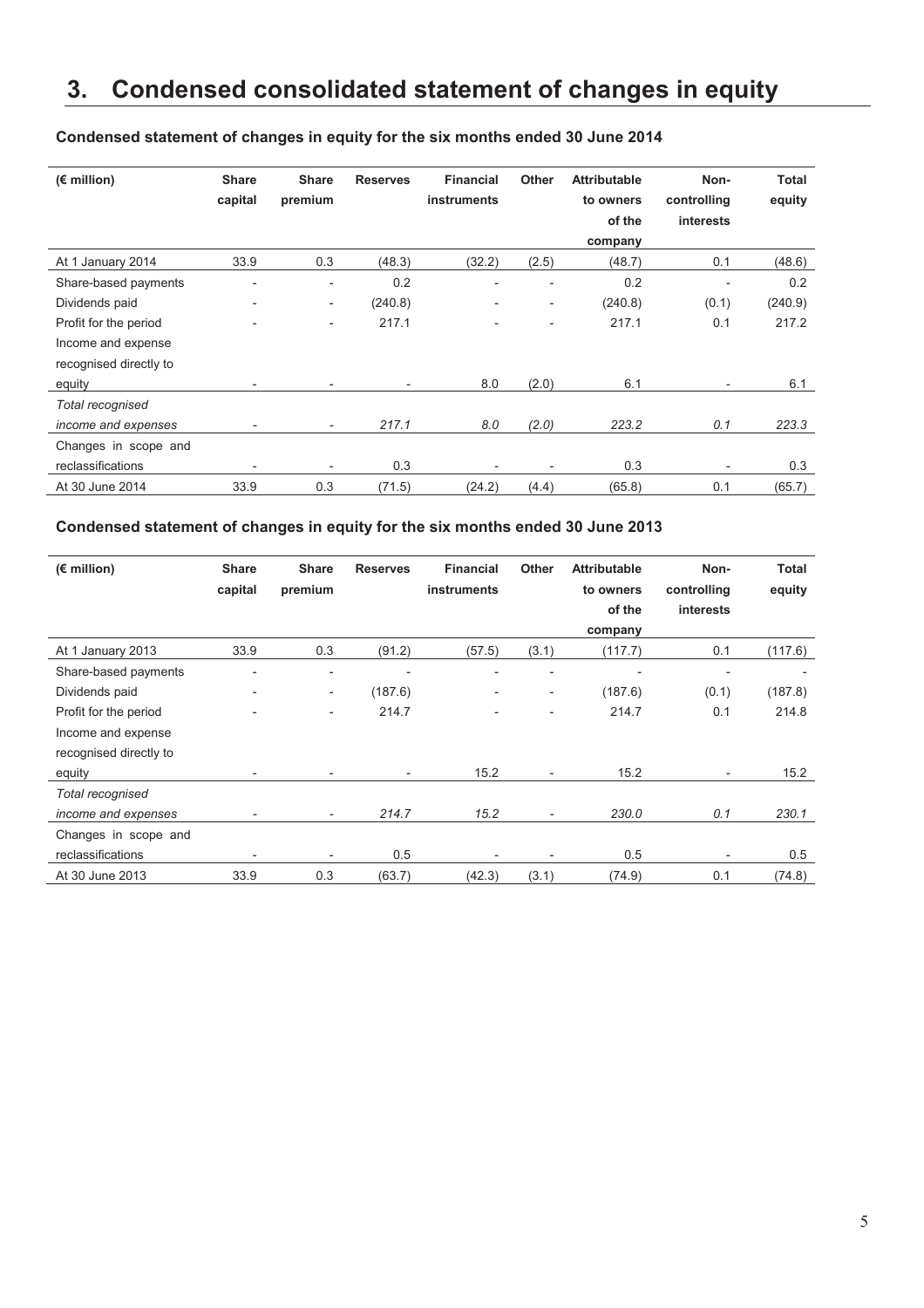# **4. Condensed consolidated statement of cash flows**

| Six months ended 30 June<br>$(E$ million)                       | 2014    | 2013    |
|-----------------------------------------------------------------|---------|---------|
| Cash and cash equivalents at 1 January                          | 523.3   | 702.3   |
| Profit for the year                                             | 217.2   | 214.8   |
| Net impact of associates                                        | 1.1     | 2.3     |
| Depreciation and amortisation expenses and provisions           | 199.9   | 192.3   |
| Other adjustments                                               | 8.7     | (7.7)   |
| Gains on disposals                                              | (0.3)   | (0.3)   |
| Cash generated by operations                                    | 426.6   | 401.4   |
| Net interest expense                                            | 166.7   | 165.3   |
| Interest paid                                                   | (287.9) | (303.3) |
| Income tax expense                                              | 129.7   | 125.2   |
| Taxes paid                                                      | (199.0) | (125.9) |
| Movement in working capital related to ordinary activities      | 33.5    | (4.5)   |
| Net cash from operating activities (I)                          | 269.6   | 258.2   |
| Purchases of non-current assets                                 | (119.7) | (110.4) |
| Purchases of non-current financial assets                       | (5.5)   | (2.0)   |
| Total purchases of non-current assets                           | 125.3   | (112.4) |
| Proceeds from disposals of non-current assets                   | 0.8     | 0.6     |
| Net cash used in investing activities (II)                      | (124.5) | (111.9) |
| Dividends paid to the shareholders                              | (240.9) | (187.8) |
| Repayment of borrowings                                         | (362.1) | (344.8) |
| New borrowings                                                  | 1,000.1 | 355.0   |
| Net cash used in financing activities (III)                     | 397.1   | (177.6) |
| Net increase (decrease) in cash and cash equivalents (I+II+III) | 542.2   | (31.3)  |
|                                                                 |         |         |
| Cash and cash equivalents at 30 June                            | 1,065.6 | 671.1   |

Dividends paid in the first half amounted to €240.8 million in total, i.e. €2.13 per share.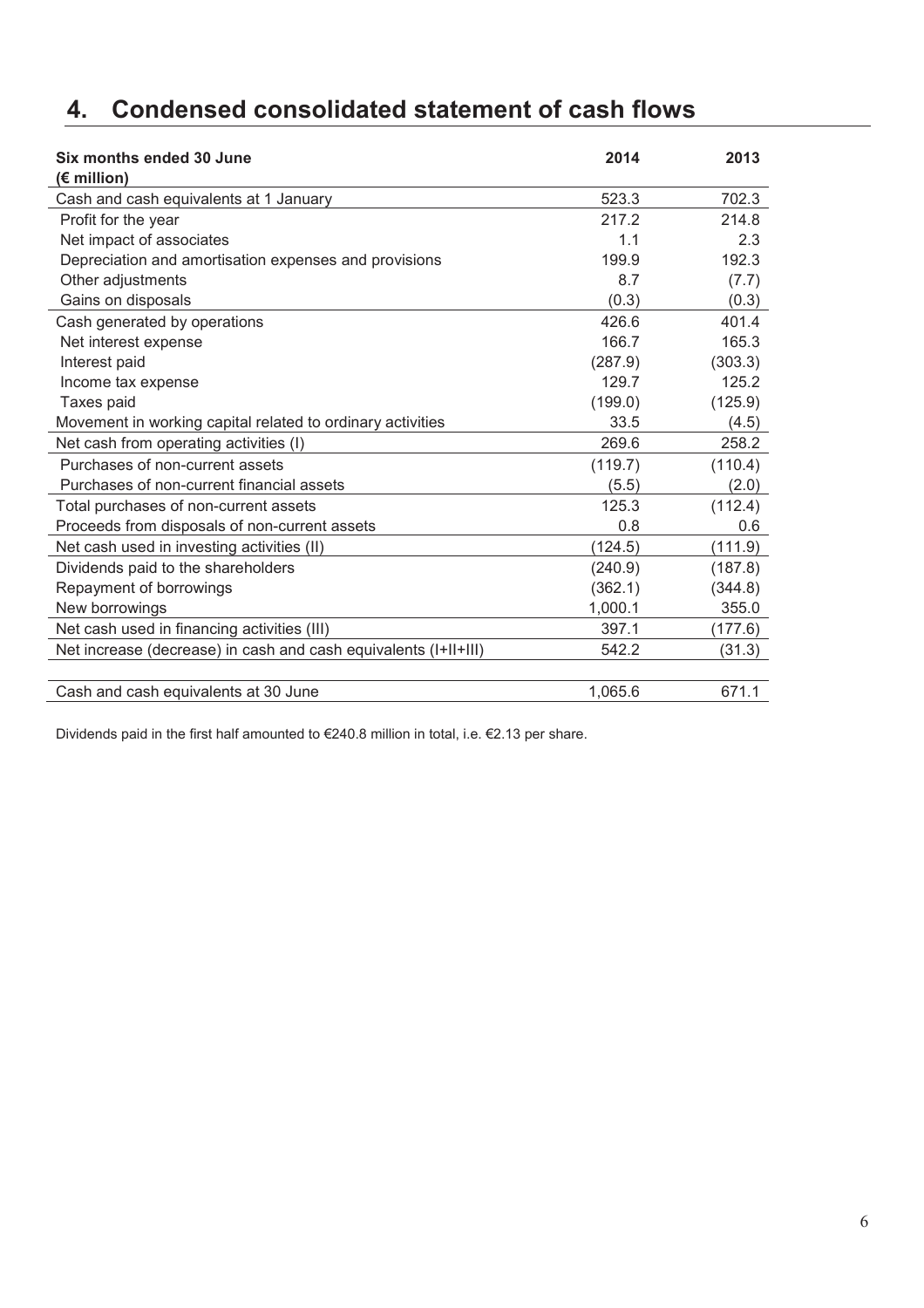#### **NOTES TO THE CONDENSED CONSOLIDATED FINANCIAL STATEMENTS FOR THE SIX MONTHS ENDED 30 JUNE 2014**

### **I - Accounting policies**

#### **Note 1.1 - Reporting entity**

Autoroutes Paris-Rhin-Rhône (the "Company") is domiciled in France. The interim consolidated financial statements for the six months ended 30 June 2014 comprise the financial statements of the Company and its subsidiaries (referred to collectively as the "Group"). The consolidated financial statements of the Group for the year ended 31 December 2013 are available upon request from the Company's registered office at 36 Rue du Docteur Schmitt, 21850 Saint-Apollinaire, France or from its website at www.aprr.com.

#### **Note 1.2 - Statement of compliance**

The condensed interim consolidated financial statements were prepared in accordance with IAS 34, "Interim Financial Reporting". They do not contain all the information required for complete annual financial statements and must be read in conjunction with the Group's financial statements for the year ended 31 December 2013. The condensed consolidated financial statements were drawn up under the responsibility of the Board of Directors on 26 August 2014.

#### **Note 1.3 - Accounting policies and methods applied in the condensed interim financial statements and applicable standards**

The condensed interim financial statements for the six months ended 30 June 2014 were prepared in accordance with IAS 34, "Interim Financial Reporting". They do not contain all the information required for complete annual financial statements and must be read in conjunction with the Group's financial statements for the year ended 31 December 2013.

The financial statements were prepared applying the same accounting policies and methods as used for the consolidated financial statements for the year ended 31 December 2013, except for the standards, amendments and interpretations adopted by the European Union and effective for annual periods beginning on or after 1 January 2014:

- new standards for the preparation of consolidated financial statements: IFRS 10 "Consolidated Financial Statements", IFRS 11 – "Joint Arrangements", IFRS 12 – "Disclosure of Interests in Other Entities", IAS 27 – Separate Financial Statements, and IAS 28 – "Investments in Associates and Joint Ventures";
- amendments to IAS 32 "Financial Instruments: Presentation" concerning the offsetting of financial assets and financial liabilities;
- amendments concerning IAS 39 "Financial Instruments: Recognition and Measurement" concerning the novation of derivatives and continuation of hedge accounting; and
- amendments to IAS 36 "Impairment of Assets" concerning recoverable amount disclosures for non-financial assets.

The first-time application of the above standards and amendments had no impact on the consolidated financial statements.

The Group is currently assessing the potential impact on its financial statements of the standards and interpretations issued up to 30 June 2014 for which application is compulsory only from 1 January 2015 at the earliest.

#### **Note 1.4 – Consolidation scope**

APRR Group consists of the parent company Société des Autoroutes Paris-Rhin-Rhône (APRR), Société des Autoroutes Rhône-Alpes (AREA), its 99.84%-owned subsidiary which is consolidated under the full method, and Adelac, a 49.90%-owned subsidiary of AREA that is consolidated under the equity method. It also includes Axxès, which is 28.09% owned by APRR (including 5.30% by AREA) and consolidated under the equity method.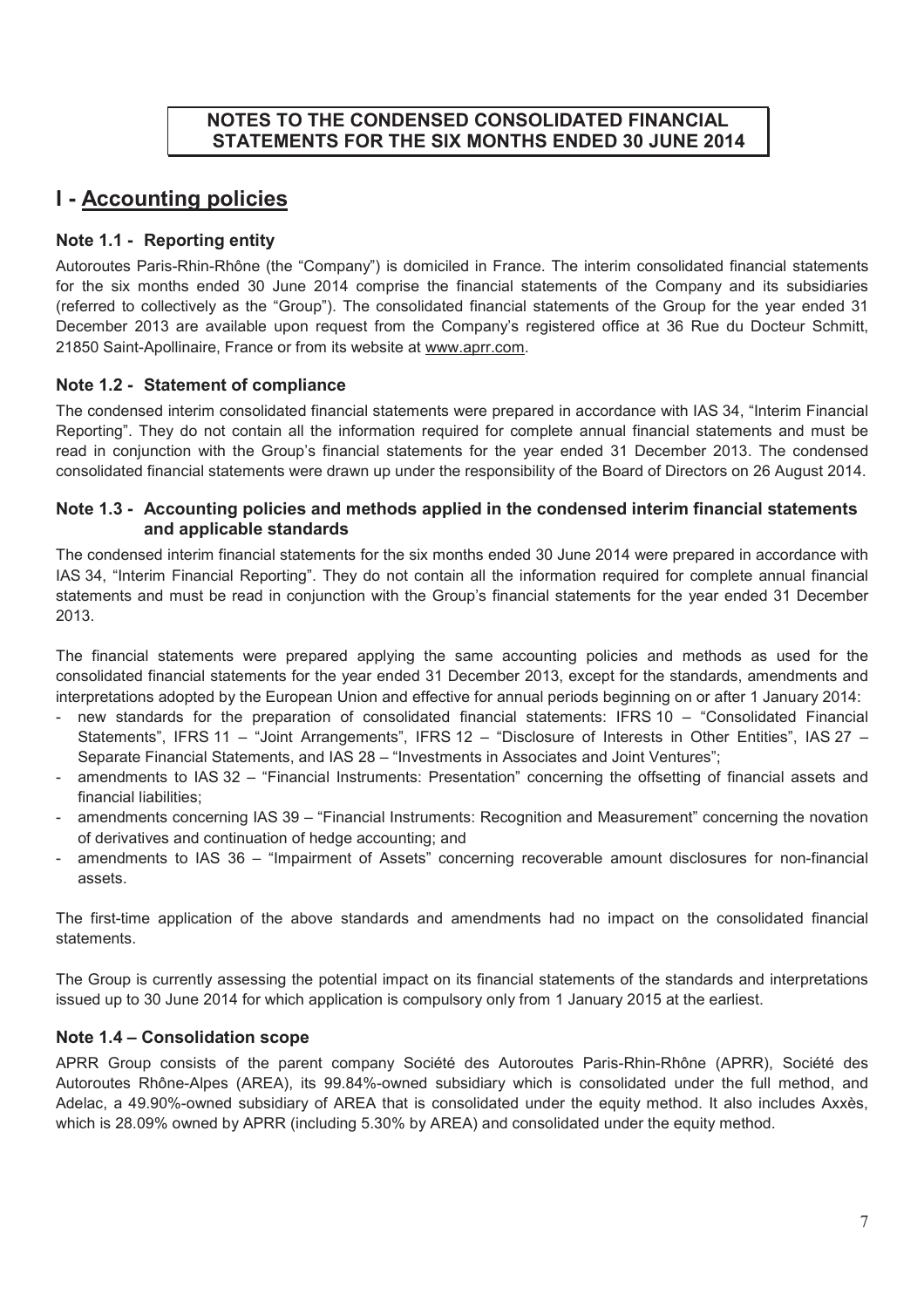#### **Note 1.5 – Methods used in the preparation of the interim financial statements and the effect of seasonal fluctuations**

The features specific to the preparation of the half-year financial statements are as follows:

Revenue corresponds to revenue generated during the first half and expenses are those that have actually been incurred. Statistically, first-half revenue is slightly lower than that in the second half. In 2013, revenue generated from the operation of the infrastructures represented 47.7% of full-year revenue, while in 2012 it represented 48.2%.

Depreciation, asset impairment and provisions have been determined in accordance with detailed calculations carried out at the balance sheet date, applying the same methods as at year-end.

The tax charge on ordinary activities for the half year is calculated on the basis of the average effective rate estimated for the year as a whole.

In the case of retirement benefits and profit sharing, the amount recognised for the first half of 2014 is 50% of the estimated charge for 2014 as a whole.

### **II - Notes to the financial statements**

#### **Note 2.1 – Net non-current assets**

Total non-current assets decreased by €67 million in the first half of 2014. This breaks down as follows:

- − acquisitions net of disposals amounting to €121 million (compared with €125 million in the first half of 2013); and
- − depreciation and amortisation charges net of amounts reversed amounting to €187 million (compared with €184
- million in the first half of 2013).

In the first half of 2014, the increase in non-current assets was due to additional capital expenditure on motorways in service, which included the construction of the A719 Gannat-Vichy motorway (€22 million), the A6-A46 link road (€18 million), the widening of the A46 (€16 million), the A71 (€13 million) and the A43 (€12 million).

In the first half of 2013, the increase in non-current assets was due to additional capital expenditure on motorways in service, which included the construction of the A719 Gannat-Vichy motorway (€10 million), the A6-A46 link road (€8 million), widening of the A36 (€14 million), A71 (€9 million), the A43 (€10 million), and the restructuring of the exchange between the A43 and the A432 (€6 million).

Furthermore, from 2014 to 2018, the Group is committed to undertaking work to build and widen motorways and to create new exchanges which are expected to cost €473 million in total.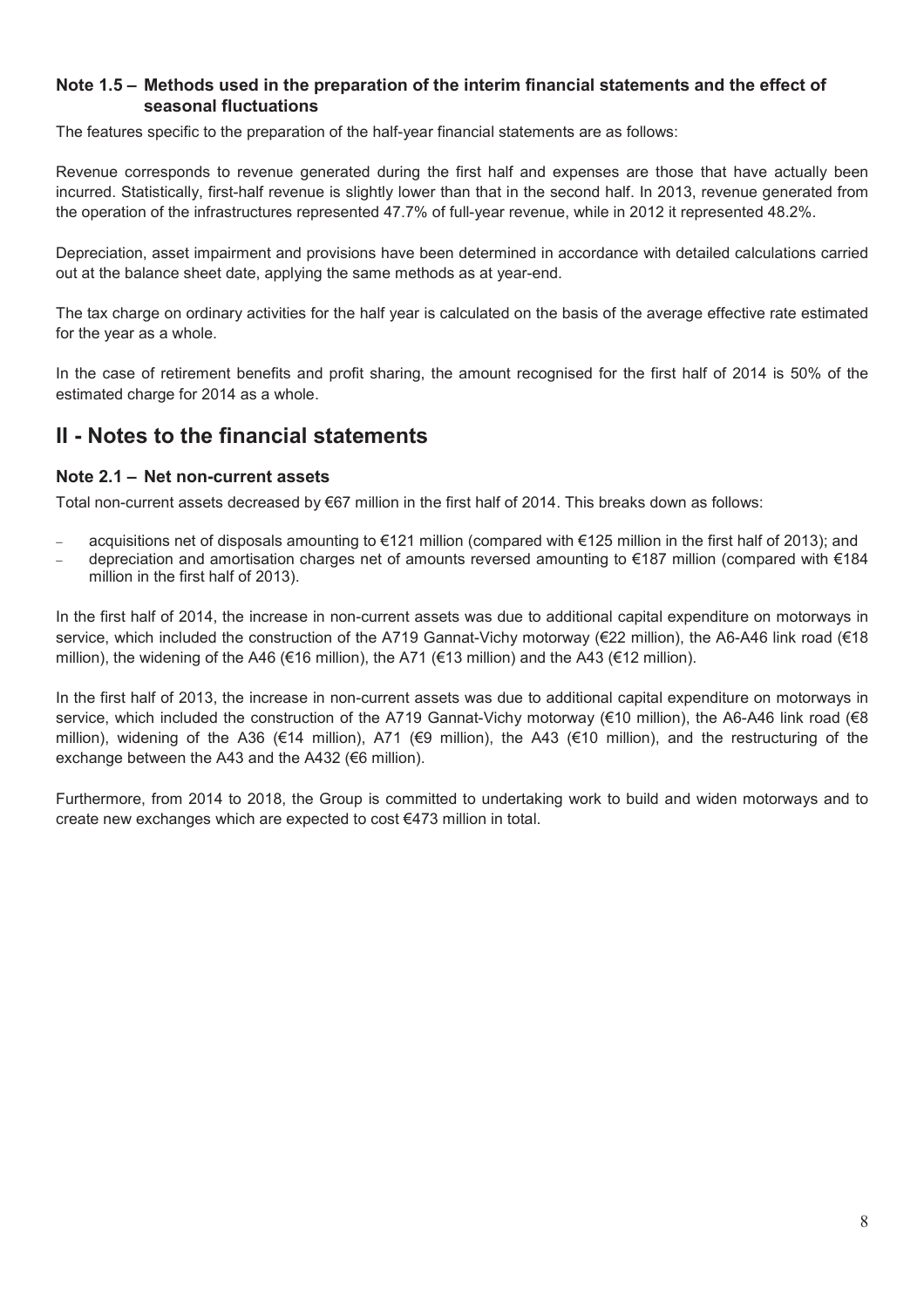#### **Note 2.2 – Information about financial assets and liabilities**

| At 30 June 2014                          | Carrying  | <b>Capital and</b> | Less    | 1 to 2  | $2$ to $3$               | $3$ to $4$                   | 4 to 5                   | After 5 |
|------------------------------------------|-----------|--------------------|---------|---------|--------------------------|------------------------------|--------------------------|---------|
| $(E$ million)                            | value     | interest           | than 1  | years   | years                    | years                        | years                    | years   |
|                                          |           | movements          | vear    |         |                          |                              |                          |         |
| Financial assets: cash and cash          |           |                    |         |         |                          |                              |                          |         |
| equivalents                              |           |                    |         |         |                          |                              |                          |         |
| Marketable securities                    | 618.0     |                    |         |         |                          |                              |                          |         |
| Cash at bank and in hand                 | 447.5     |                    |         |         |                          |                              |                          |         |
| <b>Financial assets</b>                  | 1,065.6   |                    |         |         |                          |                              |                          |         |
| Financial liabilities: current and       |           |                    |         |         |                          |                              |                          |         |
| non-current                              |           |                    |         |         |                          |                              |                          |         |
| Long-term borrowings                     | 6,183.9   | 6,196.3            |         | 1,437.3 | 1.672.4                  | 1,214.2                      | 1.004.2                  | 868.2   |
| Derivative instruments - liabilities     | 34.1      |                    |         |         |                          |                              |                          |         |
| Interest payable in respect of non-      |           |                    |         |         |                          |                              |                          |         |
| current financial liabilities            |           | 950.3              | 261.2   | 259.2   | 207.1                    | 112.8                        | 54.7                     | 55.3    |
| <b>Non-current financial liabilities</b> | 6,218.0   | 7,146.6            | 261.2   | 1,696.5 | 1,879.4                  | 1,327.0                      | 1,058.9                  | 923.5   |
| Long-term borrowings due within 1        |           |                    |         |         |                          |                              |                          |         |
| year                                     | 1,355.3   | 1,356.5            | 1,356.5 |         |                          |                              |                          |         |
| Interest payable in respect of long-     |           |                    |         |         |                          |                              |                          |         |
| term borrowings due within 1 year        |           | 63.0               | 63.0    |         |                          |                              |                          |         |
| Non-current borrowings due within        |           |                    |         |         |                          |                              |                          |         |
| 1 year                                   | 1,355.3   | 1,419.4            | 1,419.4 |         | $\overline{\phantom{a}}$ | $\overline{\phantom{0}}$     | $\overline{\phantom{0}}$ |         |
| <b>Current borrowings and other</b>      |           |                    |         |         |                          |                              |                          |         |
| debts                                    | 257.8     | 120.0              | 120.0   |         |                          | $\qquad \qquad \blacksquare$ |                          |         |
| <b>Total financial liabilities</b>       | 7,831.1   | 8,686.1            | 1,800.7 | 1,696.5 | 1,879.4                  | 1,327.0                      | 1,058.9                  | 923.5   |
| Net cash (debt)                          | (6,765.6) |                    |         |         |                          |                              |                          |         |

Capital and interest movements exclude loan issuance costs, issuance premiums and other items not involving the movement of funds.

| At 31 December 2013<br>$(E$ million)      | Carrying<br>value | <b>Capital and</b><br>interest | Less<br>than 1      | 1 to 2<br>years | $2$ to $3$<br>vears | $3$ to $4$<br>years | 4 to 5<br>years | After 5<br>years |
|-------------------------------------------|-------------------|--------------------------------|---------------------|-----------------|---------------------|---------------------|-----------------|------------------|
|                                           |                   | movements                      | year                |                 |                     |                     |                 |                  |
| Financial assets: cash and cash           |                   |                                |                     |                 |                     |                     |                 |                  |
| equivalents                               |                   |                                |                     |                 |                     |                     |                 |                  |
| Marketable securities                     | 398.5             |                                |                     |                 |                     |                     |                 |                  |
| Cash at bank and in hand                  | 124.8             |                                |                     |                 |                     |                     |                 |                  |
| <b>Financial assets</b>                   | 523.3             |                                |                     |                 |                     |                     |                 |                  |
| <b>Financial liabilities: current and</b> |                   |                                |                     |                 |                     |                     |                 |                  |
| non-current                               |                   |                                |                     |                 |                     |                     |                 |                  |
| Long-term borrowings                      | 6.033.0           | 6.044.1                        | $\bar{\phantom{a}}$ | 1,335.9         | 1.234.6             | 1,391.4             | 1.214.2         | 868.0            |
| Derivative instruments - liabilities      | 46.1              |                                |                     |                 |                     |                     |                 |                  |
| Interest payable in respect of non-       |                   |                                |                     |                 |                     |                     |                 |                  |
| current financial liabilities             |                   | 1.204.3                        | 320.0               | 310.1           | 229.3               | 168.8               | 95.1            | 81.0             |
| <b>Non-current financial liabilities</b>  | 6,079.1           | 7,248.4                        | 320.0               | 1,646.0         | 1,463.8             | 1,560.2             | 1,309.3         | 949.0            |
| Long-term borrowings due within 1         |                   |                                |                     |                 |                     |                     |                 |                  |
| year                                      | 869.1             | 867.2                          | 867.2               |                 |                     |                     |                 |                  |
| Interest payable in respect of long-      |                   |                                |                     |                 |                     |                     |                 |                  |
| term borrowings due within 1 year         |                   | 18.2                           | 18.2                |                 |                     |                     |                 |                  |
| Non-current borrowings due within         |                   |                                |                     |                 |                     |                     |                 |                  |
| 1 year                                    | 869.1             | 885.4                          | 885.4               |                 |                     |                     |                 |                  |
| <b>Current borrowings and other</b>       |                   |                                |                     |                 |                     |                     |                 |                  |
| debts                                     | 372.1             | 120.0                          | 120.0               |                 |                     |                     |                 |                  |
| <b>Total financial liabilities</b>        | 7,320.3           | 8,253.8                        | 1,325.4             | 1,646.0         | 1,463.8             | 1,560.2             | 1,309.3         | 949.0            |
| Net cash (debt)                           | (6,797.0)         |                                |                     |                 |                     |                     |                 |                  |

Capital and interest movements exclude loan issuance costs, issuance premiums and other items not involving the movement of funds.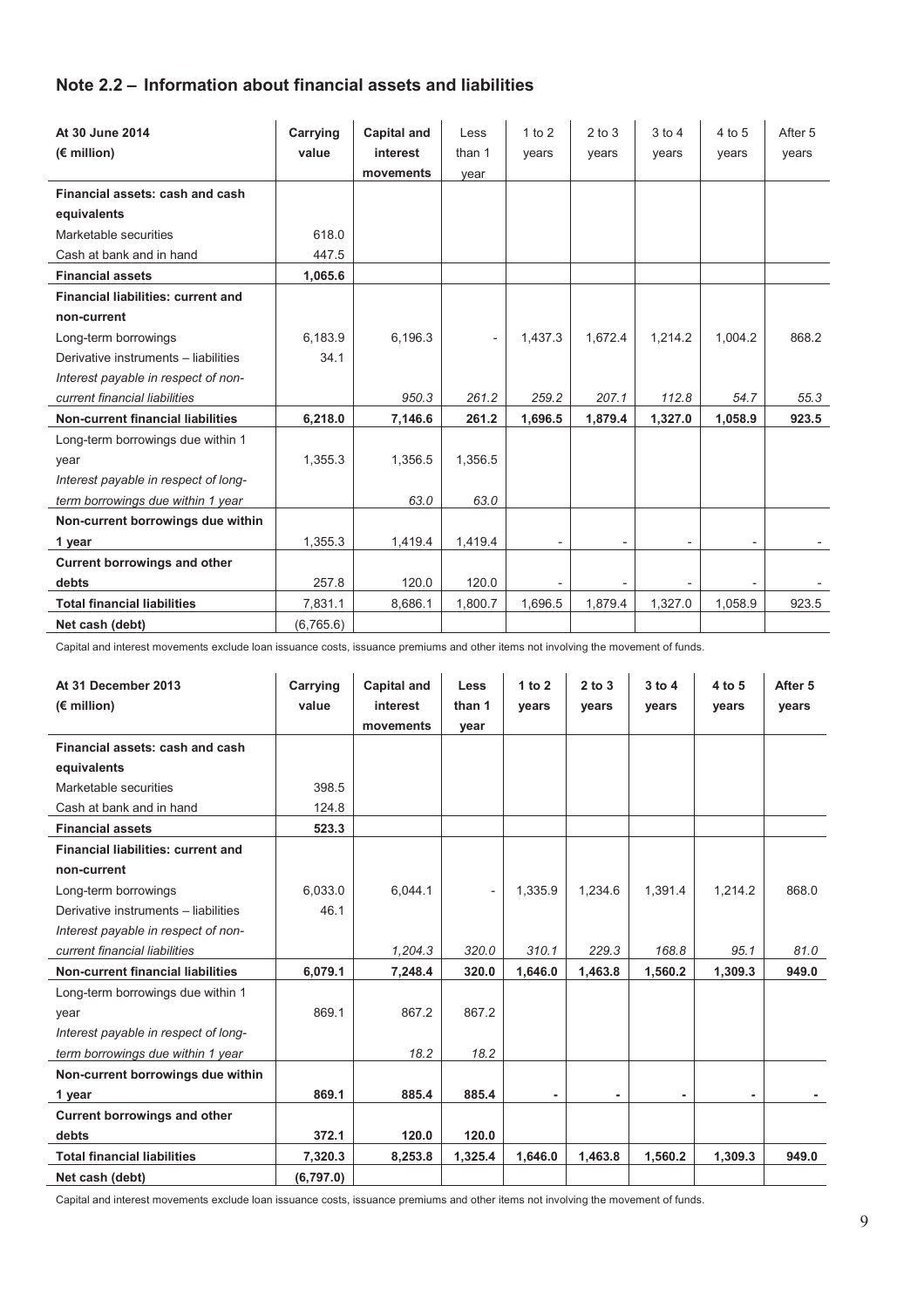Capital and interest movements in the table above concern the debt as reported on the balance sheet at 30 June 2014 and 31 December 2013. They do not reflect any early repayments or new loans that may occur in the future.

Interest movements include movements relating to derivative instruments reported as assets and liabilities (i.e. interest rate swap). They were not discounted to their present value.

Interest movements for variable rate loans are based on interest rates as at 30 June 2014 and 31 December 2013. Movements for loans with fixed rates on an indexed nominal include projected inflation of 1.80% for the table at 30 June 2014 and of 2.25% for the table at 31 December 2013.

Movements in respect of current borrowings and other debts concern mainly accrued interest payable, which is included in the above interest movement. At 30 June 2014, the €120 million corresponds to outstanding commercial paper issued.

In 2013 and in the first half of 2014, no amounts were drawn down against the €719.5 million syndicated loan granted to APRR Group, nor were there any repayments in respect thereof.

The CNA loans repaid during the first half of 2014 totalled €362 million compared with €345 million in the first half of 2013.

There were two bond issues, the first in January 2014 and the second in April 2014, in connection with the €6 billion Euro Medium Term Note (EMTN) programme put into place by the Group in October 2007. The first involved the issue of €500m of fixed-rate bonds maturing in January 2020. The second involved the issue of €500m of variable-rate bonds maturing in March 2019.

Under these conditions, the amount remaining available under this programme came to €1.25 billion at 30 June 2014 taking into account notes issued since the programme's inception.

|                                       | 30 June 2014      |                   | <b>31 December 2013</b> |                   |  |
|---------------------------------------|-------------------|-------------------|-------------------------|-------------------|--|
| $(E$ million)                         | Carrying<br>value | <b>Fair value</b> | Carrying<br>value       | <b>Fair value</b> |  |
| <b>Financial assets</b>               |                   |                   |                         |                   |  |
| Cash and cash equivalents             | 1,065.6           | 1,065.6           | 523.3                   | 523.3             |  |
| Loans                                 | 4.6               | 4.6               | 4.7                     | 4.7               |  |
| Interest rate swaps                   | 9.1               | 9.1               | 9.6                     | 9.6               |  |
| Other financial assets                | 76.8              | 76.8              | 71.2                    | 71.2              |  |
| Trade and other receivables           | 116.3             | 116.3             | 126.1                   | 126.1             |  |
| Other current assets                  | 167.6             | 167.6             | 207.1                   | 207.1             |  |
| Other non-current assets              |                   |                   |                         |                   |  |
| <b>Financial liabilities</b>          |                   |                   |                         |                   |  |
| Variable rate loans                   | 964.1             | 1,026.8           | 464.0                   | 510.2             |  |
| Fixed rate loans with indexed nominal | 546.3             | 627.5             | 542.8                   | 627.7             |  |
| Fixed rate loans                      | 6,004.8           | 6,586.1           | 5,871.3                 | 6,439.6           |  |
| Interest rate swaps                   | 34.1              | 34.1              | 46.1                    | 46.1              |  |
| Other financial liabilities           | 281.9             | 281.9             | 396.2                   | 396.2             |  |
| Trade and other payables              | 106.3             | 106.3             | 113.6                   | 113.6             |  |
| Other non-current liabilities         | 43.0              | 43.0              | 52.3                    | 52.3              |  |
| <b>Other liabilities</b>              | 228.1             | 228.1             | 231.5                   | 231.5             |  |

The fair value of derivative instruments corresponds to the mark-to-market value communicated by the various counterparties.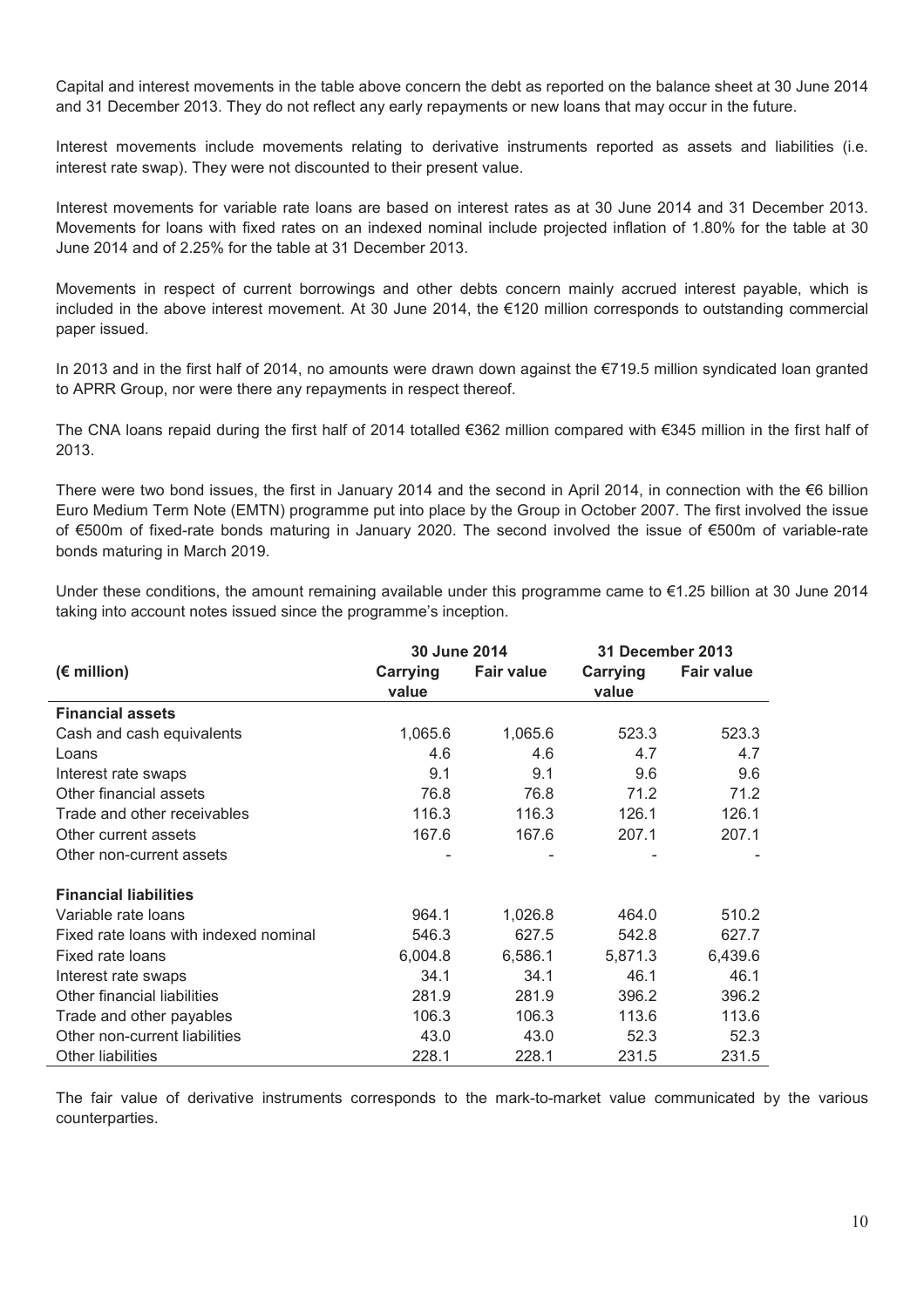At 30 June 2014, the portfolio of derivative instruments held by the Autoroutes Paris-Rhin-Rhône Group consisted of:

- a remaining group of five derivative contracts, including one swap receiving a fixed rate and paying a variable rate, which was designated as a fair value hedge (with a nominal value of €75 million, maturing in 2018), and three options entered into partly to mitigate exposure to higher interest rates and one swap paying a fixed rate and receiving a variable rate (arising from the exercise of a swaption having matured in April 2010), which are treated as autonomous instruments for accounting purposes. These were entered into in the second half of 2005 as part of a variable rate programme scaled back to €300 million at 30 June 2010, matched to the following loans:
	- €208.4 million against the 4.50% CNA loan maturing on 28 March 2018; and
	- $\cdot$   $\in$ 91.6 million until April 2020, part-matching the 4.50% CNA loan that matured on 25 April 2010.
- five interest rate swaps for a total nominal amount of €500 million entered into in March 2008, that are backed to a loan for the same amount arranged in August 2007 and for which interest periods are identical, under which the Company pays a fixed rate and receives a variable rate until the loan matures in August 2014. Hedge accounting is applied to these swaps.
- one swap entered into in the first half of 2009 for a nominal amount of €250 million, under the terms of which the Company pays a fixed rate and receives a variable rate, for which the maturity July 2014 date and the interest periods match those of a loan for the same nominal amount arranged in July 2008.
- one swap entered into in the first half of 2009 for a nominal amount of €250 million, under the terms of which the Company pays a fixed rate and receives a variable rate, for which the maturity date is in July 2014 and for which the interest periods are matched to those of a loan for the same nominal amount arranged in July 2008. Following the early repayment of this loan in July 2013 and since the €300 million of variable-rate bonds issued in April 2013 presents the same characteristics in terms of interest periods and interest rate basis, this swap, which qualified as a hedging instrument, now covers interest payments for the new bond issue within the limit of a nominal amount of €250 million.

The Group's currency, interest rate and liquidity risk exposures are substantially the same as detailed in the 2013 annual consolidated financial statements.

#### **Note 2.3 – Provisions**

| $(E \text{ million})$                | At 1<br>January | <b>Additional</b><br>provisions | <b>Provisions</b><br>utilised | <b>Provisions</b><br>reversed | <b>Other</b> | At 31<br><b>December</b> |
|--------------------------------------|-----------------|---------------------------------|-------------------------------|-------------------------------|--------------|--------------------------|
|                                      | 2013            | in the year                     |                               |                               |              | 2013                     |
| Provision for retirement indemnities | 32.3            | 3.2                             | (1.3)                         |                               | (0.8)        | 33.4                     |
| Provision for long-service medals    | 1.1             | 0.2                             | (0.2)                         |                               |              | 1.0                      |
| Provision for maintaining            |                 |                                 |                               |                               |              |                          |
| infrastructures in condition         | 221.2           | 35.7                            | (38.6)                        | -                             | 0.6          | 218.9                    |
| Non-current provisions               | 254.6           | 39.1                            | (40.2)                        |                               | (0.2)        | 253.4                    |
| Provision for retirement indemnities | 1.2             |                                 |                               |                               | (0.3)        | 0.9                      |
| Provision for long-service medals    | 0.2             |                                 |                               |                               |              | 0.2                      |
| Provision for maintaining            |                 |                                 |                               |                               |              |                          |
| infrastructures in condition         | 39.0            |                                 |                               |                               | (0.6)        | 38.4                     |
| Other provisions for liabilities and |                 |                                 |                               |                               |              |                          |
| charges                              | 30.9            | 2.2                             | (28.2)                        | (0.2)                         | 0.0          | 4.8                      |
| <b>Current provisions</b>            | 71.4            | 2.2                             | (28.2)                        | (0.2)                         | (0.9)        | 44.3                     |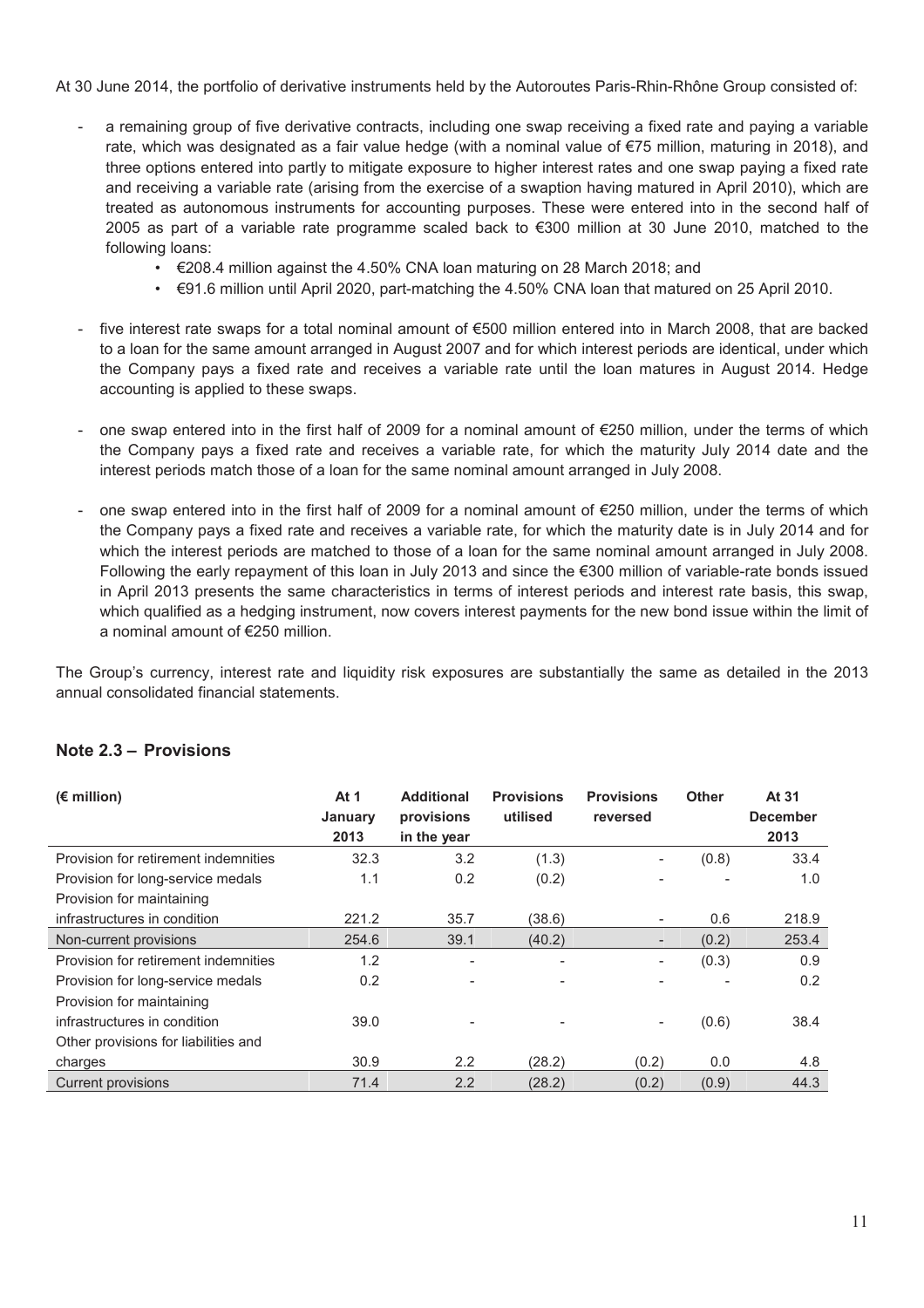| $(E \text{ million})$                | At 1<br>January<br>2014 | <b>Additional</b><br>provisions<br>in the year | <b>Provisions</b><br>utilised | <b>Provisions</b><br>reversed | <b>Other</b> | At 30<br>June<br>2014 |
|--------------------------------------|-------------------------|------------------------------------------------|-------------------------------|-------------------------------|--------------|-----------------------|
| Provision for retirement indemnities | 33.4                    | 1.6                                            | (0.4)                         | (0.1)                         | 3.0          | 37.5                  |
| Provision for long-service medals    | 1.0                     | $\overline{\phantom{a}}$                       |                               |                               |              | 1.0                   |
| Provision for maintaining            |                         |                                                |                               |                               |              |                       |
| infrastructures in condition         | 218.9                   | 9.6                                            | (8.3)                         |                               | 0.5          | 220.7                 |
| Non-current provisions               | 253.4                   | 11.2                                           | (8.7)                         | (0.1)                         | 3.5          | 259.3                 |
| Provision for retirement indemnities | 0.9                     | $\overline{\phantom{a}}$                       |                               |                               | ۰            | 0.9                   |
| Provision for long-service medals    | 0.2                     |                                                |                               |                               |              | 0.2                   |
| Provision for maintaining            |                         |                                                |                               |                               |              |                       |
| infrastructures in condition         | 38.4                    |                                                |                               |                               | (0.5)        | 37.9                  |
| Other provisions for liabilities and |                         |                                                |                               |                               |              |                       |
| charges                              | 4.8                     | 0.1                                            | (0.8)                         | (0.1)                         |              | 3.9                   |
| <b>Current provisions</b>            | 44.3                    | 0.1                                            | (0.8)                         | (0.1)                         | (0.5)        | 43.0                  |

In accordance with the requirements of IAS 19 (revised), obligations in respect of retirement indemnities were remeasured to reflect the decrease in the discount rate over the period. Based on the rights determined as at 31 December 2013, a discount rate of 2.5% was applied instead of 3.25% in the financial statements for the year ended 31 December 2013. All other actuarial assumptions were unchanged.

This resulted in an increase in the actuarial difference of  $\epsilon$ 3 million that was dealt with directly in the consolidated statement of comprehensive income for the 6 months ended 30 June 2014.

#### **Note 2.4 – Off-balance sheet commitments at 30 June 2014**

Signed work contracts not executed totalled €152 million at 30 June 2014 compared with €226 million at 30 June 2013 and €170 million at 31 December 2013.

#### **Note 2.5 – Related parties**

Eiffarie recharged to APRR its share of the costs and expenses of the Eiffarie employees working for APRR.

The Eiffage Group performs works-related services on behalf of the APRR Group in the context of an ordinary clientsupplier relationship after a competitive bidding process.

#### **Note 2.6 – Significant events during the six-month period**

In January 2014, APRR and AREA signed management contracts with the French State covering the period 2014 to 2018.

These two management contracts call for around €500 million of investments to be carried out in return for the application of new tariff formulas for the years 2014 to 2018, based on 85% of inflation plus a fixed increment of 0.37 % in the case of APRR and on 85% of inflation plus a fixed increment of 0.41 % in the case of AREA.

#### **Note 2.7 – Events after the balance sheet date**

None since 30 June 2014.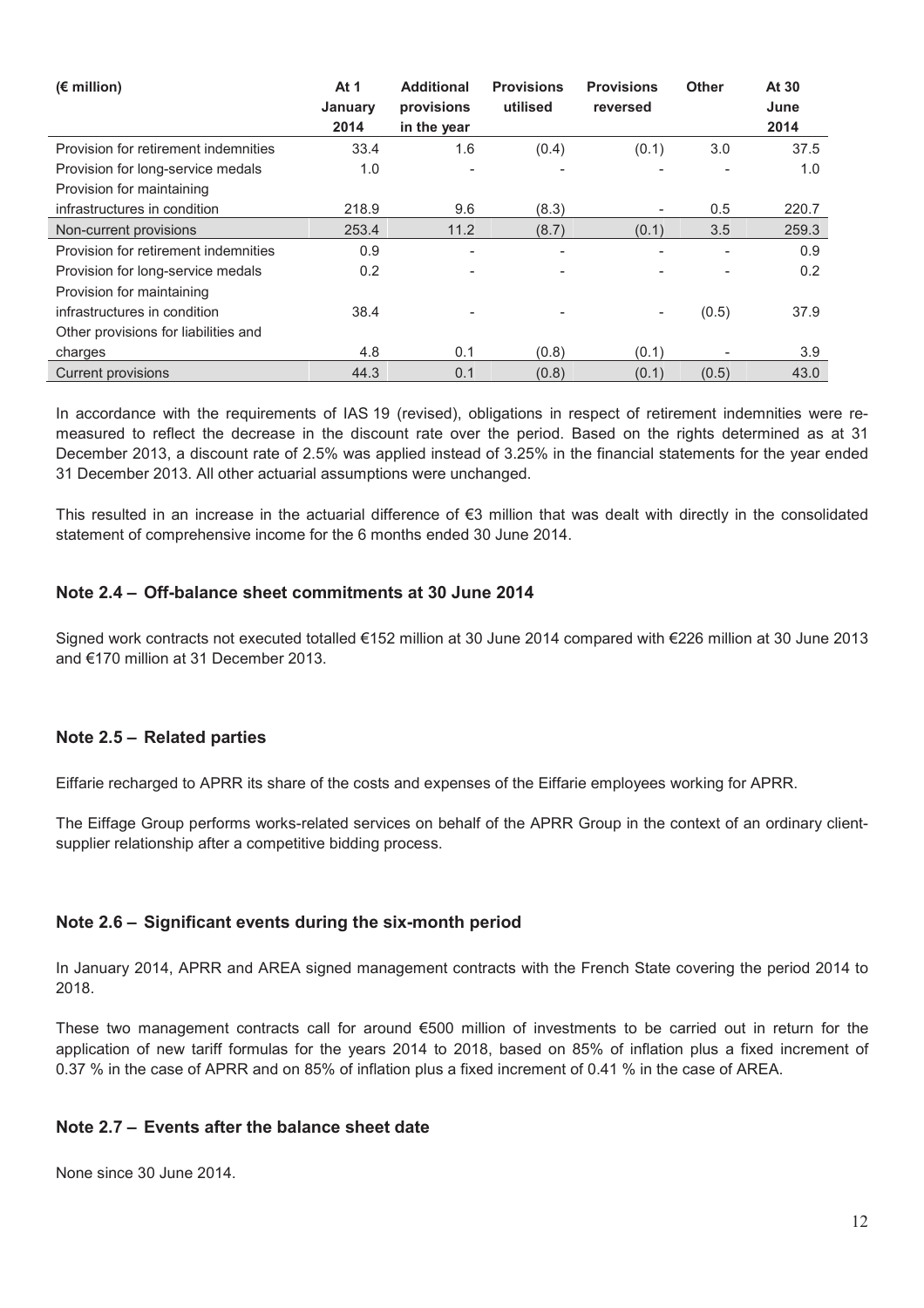#### **SOCIETE DES AUTOROUTES PARIS RHIN RHONE (APRR)**

**Statutory auditor's review on the interim condensed consolidated financial statements**

**Period from January 1st 2014 to June 30th 2014**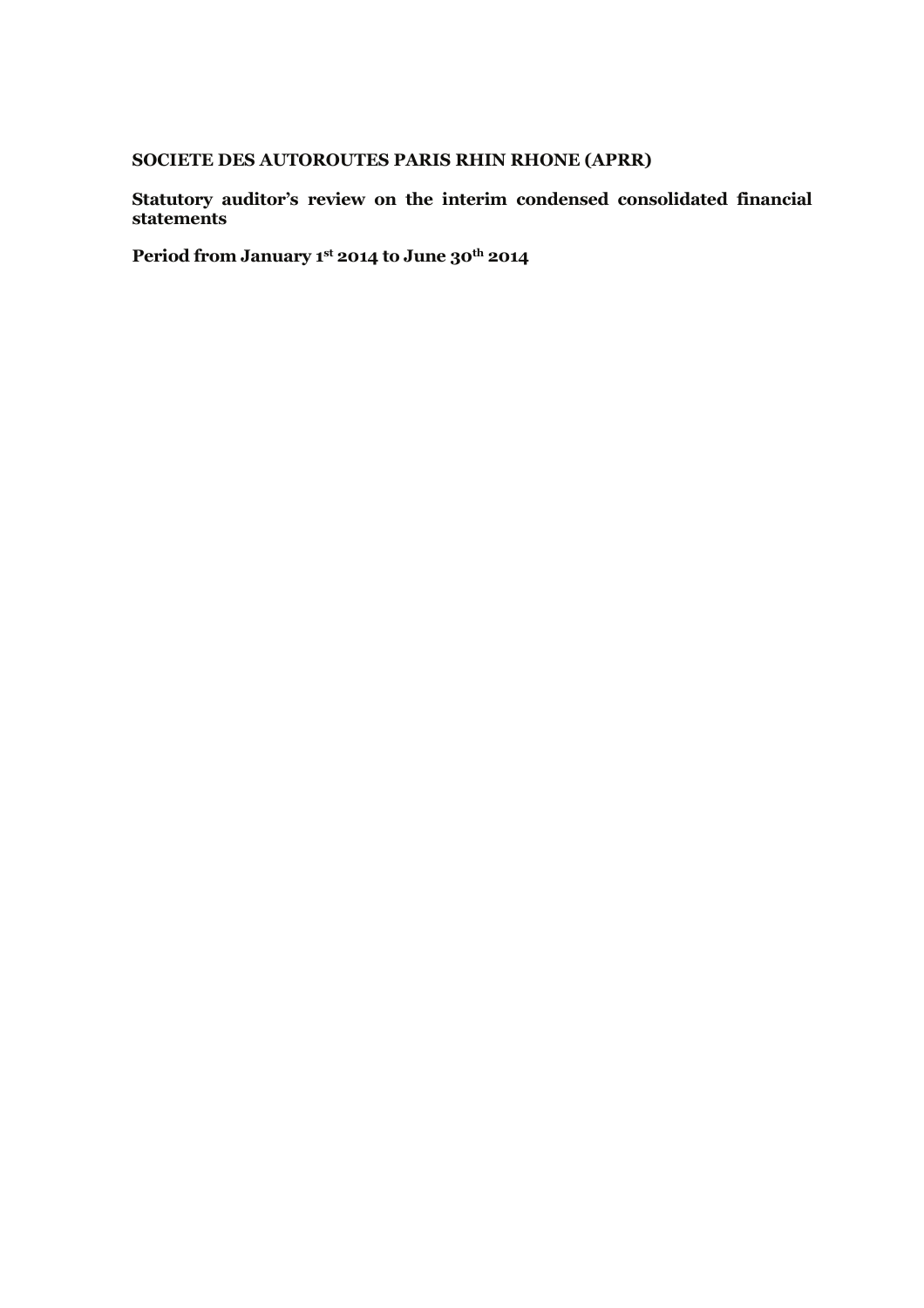**PricewaterhouseCoopers Audit** 63 rue de Villiers 92208 Neuilly-sur-Seine cedex

**KPMG Audit** Département de KPMG SA 1, cours Valmy 92923 Paris – La Défense Cedex

*This is a free translation into English of the statutory auditor's review report issued in French and is provided solely for the convenience of English-speaking readers. This report should be read in conjunction with, and is construed in accordance with, French law and professional auditing standards applicable in France.*

#### **Statutory auditor's review on the interim condensed consolidated financial statements**

#### **Period from January 1st 2014 to June 30th 2014**

To the Chairman of the Management Board **APRR** 36, rue du Docteur Schmitt 21850 Saint Appolinaire

Sir,

In our quality of statutory auditors of APRR and in answer to your request in connection with your financial communication, we conducted a review of the interim condensed consolidated financial statements of APRR for the period from January 1st 2014 to June 30th 2014.

These financial statements are the responsibility of the Management Board. Our responsibility is to express a conclusion on these financial statements based on our review.

We conducted our review in accordance with professional standards applicable in France. A review of interim financial information consists of making inquiries, primarily of persons responsible for financial and accounting matters, and applying analytical and other review procedures. A review is substantially less in scope than an audit conducted in accordance with professional standards applicable in France and consequently does not enable us to obtain assurance that we would become aware of all significant matters that might be identified in an audit. Accordingly, we do not express an audit opinion.

Based on our review, nothing has come to our attention that causes us to believe that the accompanying interim condensed consolidated financial statements are not prepared in conformity with IAS 34 – the standard of IFRS as adopted by the European Union applicable to interim financial information.

This report is addressed to your attention in the context described above and may not be used, distributed or cited for any other purposes. We accept no liability with regard to any third party to whom this report is distributed or into whose hands it may fall.